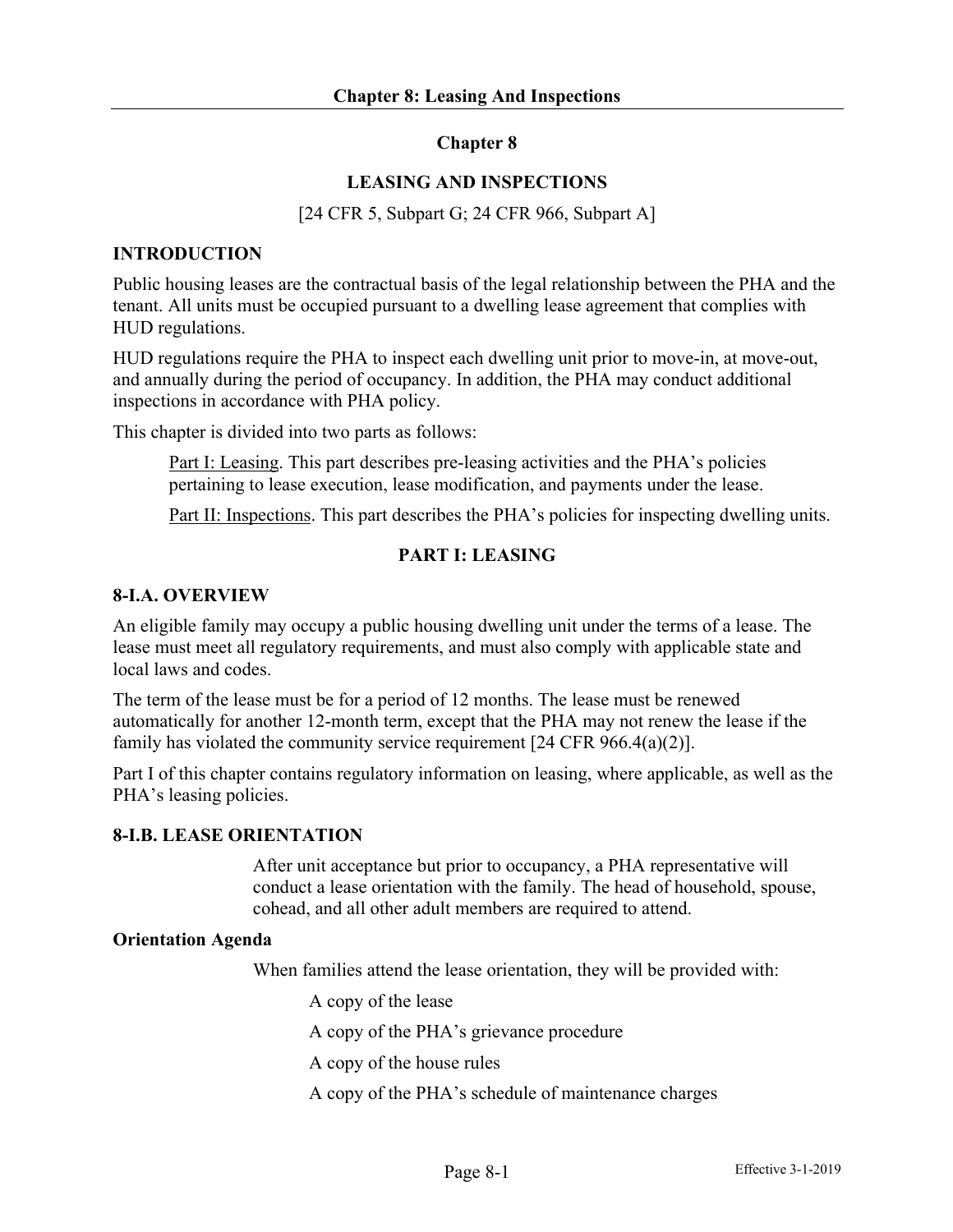A copy of "Is Fraud Worth It?" (Form HUD-1141-OIG), which explains the types of actions a family must avoid and the penalties for program abuse

A copy of "What You Should Know about EIV," a guide to the Enterprise Income Verification (EIV) system published by HUD as an attachment to Notice PIH 2010-19

Information about the protections afforded by the Violence against Women Act of 2015 (VAWA) to victims of domestic violence, dating violence, sexual assault, and stalking (see section 16-VII.C)

Topics to be discussed and explained to all families include:

Applicable deposits and all other charges

Review and explanation of lease provisions

Unit maintenance requests and work orders

The PHA's interim reporting requirements

Review and explanation of occupancy forms

Community service requirements

Family choice of rent

VAWA protections

Lead–Base paint

# **8-I.C. EXECUTION OF LEASE**

The lease must be executed by the tenant and the PHA, except for automatic renewals of a lease [24 CFR 966.4(a)(3)].

A lease is executed at the time of admission for all new residents. A new lease is also executed at the time of transfer from one PHA unit to another.

The lease must state the composition of the household as approved by the PHA (family members and any PHA-approved live-in aide) [24 CFR  $966.4(a)(1)(v)$ ]. See Section 8-I.D. for policies regarding changes in family composition during the lease term.

# PHA Policy

The head of household, spouse or co-head, and all other adult members of the household will be required to sign the public housing lease prior to admission. An appointment will be scheduled for the parties to execute the lease. The head of household will be provided a copy of the executed lease and the PHA will retain a copy in the resident's file.

Files for households that include a live-in aide will contain file documentation signed by the live-in aide, that the live-in aide is not a party to the lease and is not entitled to PHA assistance. The live-in aide is only approved to live in the unit while serving as the care attendant for the family member who requires the care.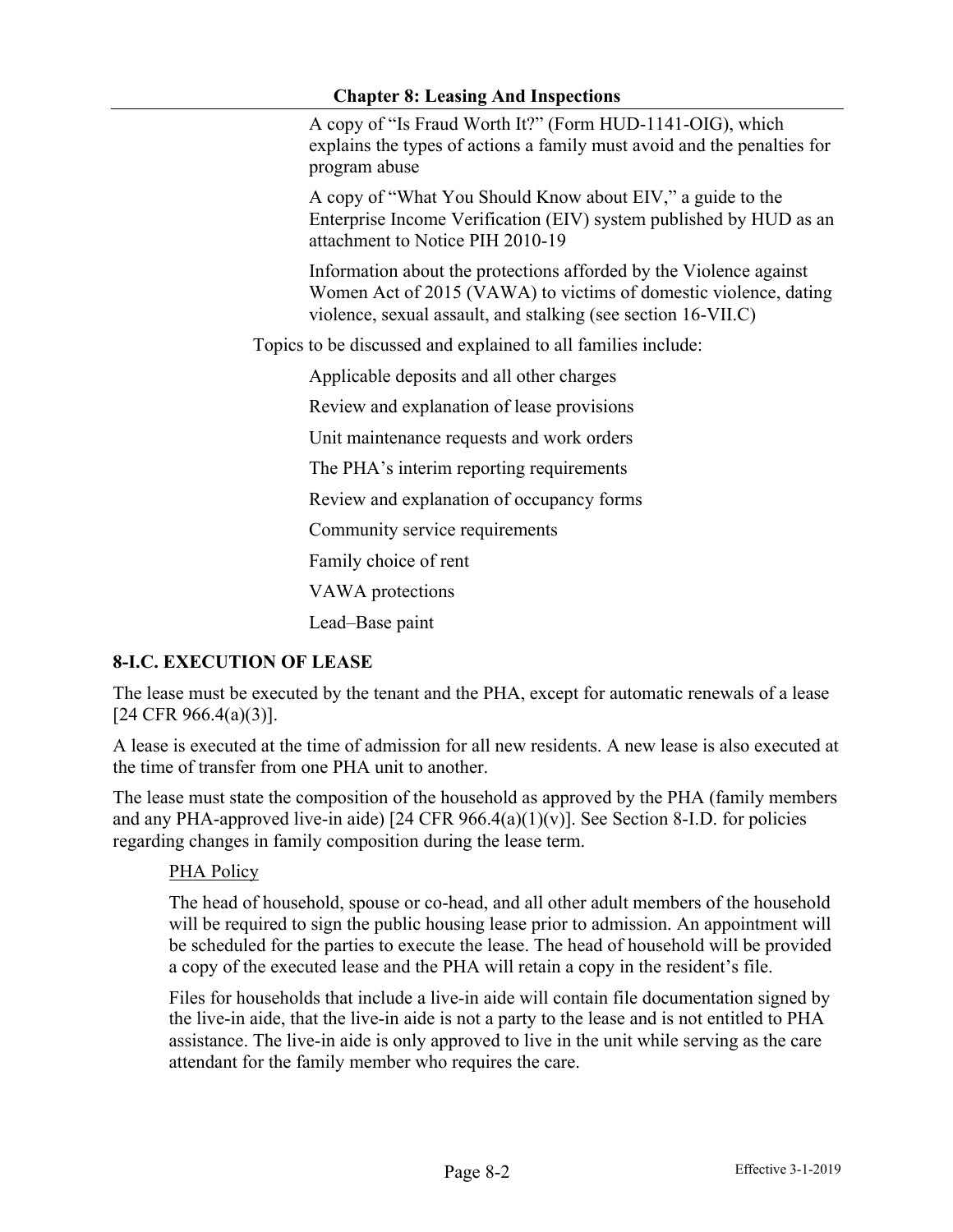# **8-I.D. MODIFICATIONS TO THE LEASE**

The PHA may modify its lease from time to time. However, the PHA must give residents at least thirty (30) days advance notice of the proposed changes and an opportunity to comment on the changes. The PHA must also consider any comments before formally adopting a new lease [24 CFR 966.3].

After proposed changes have been incorporated into the lease and approved by the Board, each family must be notified at least 60 days in advance of the effective date of the new lease or lease revision. A resident's refusal to accept permissible and reasonable lease modifications that are made in accordance with HUD requirements, or are required by HUD, is grounds for termination of tenancy [24 CFR 966.4(l)(2)(iii)(E)].

# PHA Policy

The family will have 30 days to accept the revised lease. If the family does not accept the offer of the revised lease within that 30 day timeframe, the family's tenancy will be terminated for other good cause in accordance with the policies in Chapter 13.

Schedules of special charges and rules and regulations are subject to modification or revision. Because these schedules are incorporated into the lease by reference, residents and resident organizations must be provided at least thirty days written notice of the reason(s) for any proposed modifications or revisions, and must be given an opportunity to present written comments. The notice must be delivered directly or mailed to each tenant; or posted in at least three conspicuous places within each structure or building in which the affected dwelling units are located, as well as in a conspicuous place at the project office, if any, or if none, a similar central business location within the project. Comments must be taken into consideration before any proposed modifications or revisions become effective [24 CFR 966.5].

After the proposed revisions become effective they must be publicly posted in a conspicuous manner in the project office and must be furnished to applicants and tenants on request [24 CFR 966.5].

# PHA Policy

When the PHA proposes to modify or revise schedules of special charges or rules and regulations, the PHA will post a copy of the notice in the central offices, site management offices, KCK/WYCO Unified Government and public libraries.

The lease will be amended to reflect all changes in family composition.

If, for any reason, any member of the household ceases to reside in the unit, the lease will be amended by drawing a line through the person's name. The head of household and PHA will be required to initial and date the change.

If a new household member is approved by the PHA to reside in the unit, the person's name and will be added to the lease. The head of household and PHA will be required to initial and date the change. If the new member of the household is an adult, s/he will also be required to sign and date the lease.

Policies governing when and how changes in family composition must be reported are contained in Chapter 9, Reexaminations.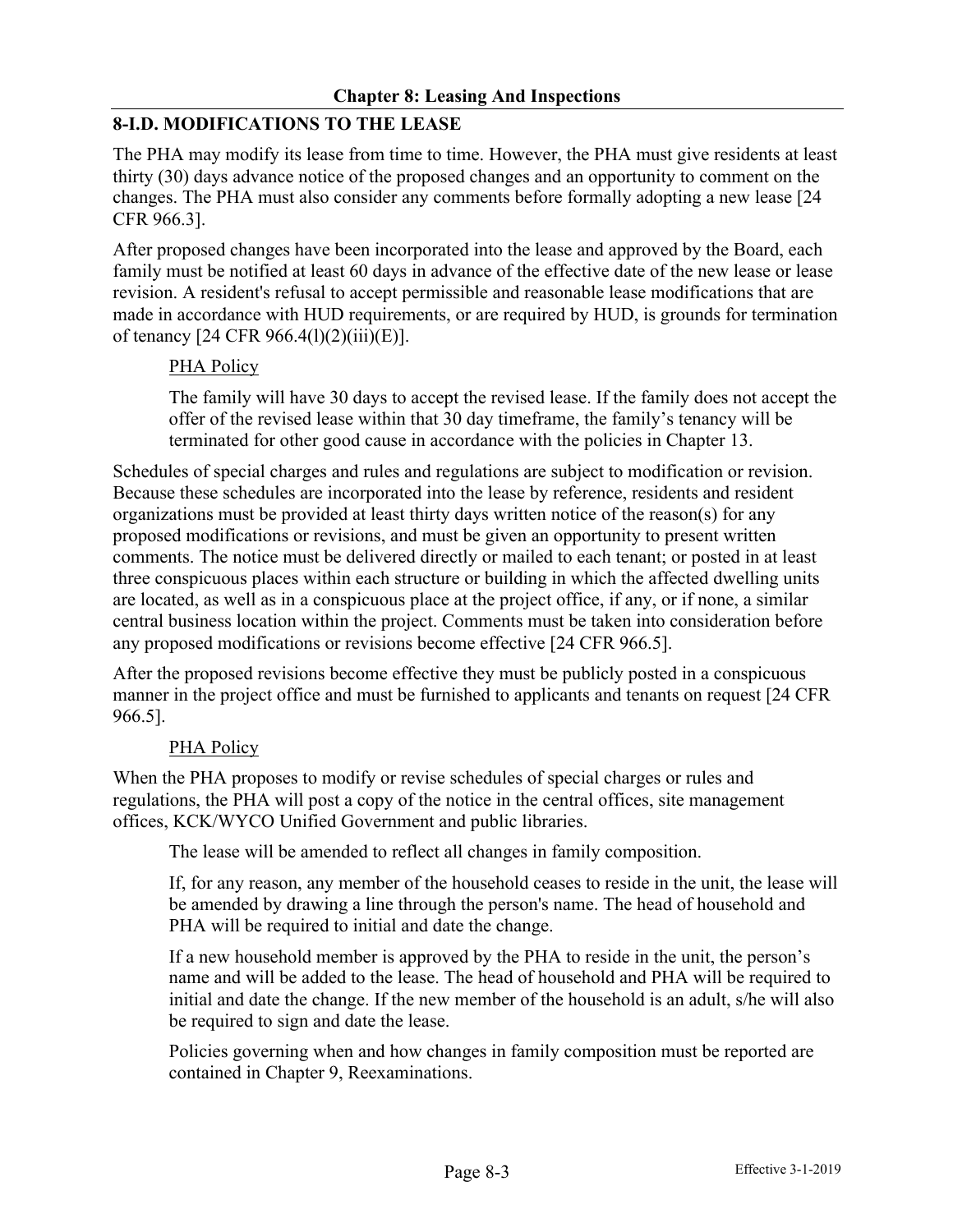# **8-I.E. SECURITY DEPOSITS [24 CFR 966.4(b)(5)]**

At the option of the PHA, the lease may require security deposits. The amount of the security deposit cannot exceed one month's rent or a reasonable fixed amount as determined by the PHA. The PHA may allow for gradual accumulation of the security deposit by the family, or the family may be required to pay the security deposit in full prior to occupancy. Subject to applicable laws, interest earned on security deposits may be refunded to the tenant after vacating the unit, or used for tenant services or activities.

## PHA Policy

Residents are charged a security deposit to the PHA at the time of admission. One installment must be paid at admission. If not paid in full, the rest of the security deposit will be billed in three installments.

The PHA will hold the security deposit for the period the family occupies the unit. The PHA will not use the security deposit for rent or other charges while the resident is living in the unit.

Within 30 days of move-out, the PHA will refund to the resident the amount of the security deposit (including interest earned on the security deposit), less any amount needed to pay the cost of unpaid rent, damages listed on the move-out inspection report that exceed normal wear and tear, and other charges due under the lease.

The PHA will provide the resident with a written list of any charges against the security deposit within 30 days after termination of tenancy. If the resident disagrees with the amount charged, the PHA will provide a meeting to discuss the charges.

If the resident transfers to another unit, the PHA will transfer the security deposit to the new unit. The tenant will be billed for any maintenance or other charges due for the "old" unit.

# **8-I.F. PAYMENTS UNDER THE LEASE**

#### **Rent Payments [24 CFR 966.4(b)(1)]**

Families must pay the amount of the monthly tenant rent determined by the PHA in accordance with HUD regulations and other requirements. The amount of the tenant rent is subject to change in accordance with HUD requirements.

The lease must specify the initial amount of the tenant rent at the beginning of the initial lease term, and the PHA must give written notice stating any change in the amount of tenant rent and when the change is effective.

#### PHA Policy

The tenant rent is due and payable at PHA-designated locations on the first of every month. If the first falls on a weekend or holiday, the rent is due and payable on the first business day thereafter.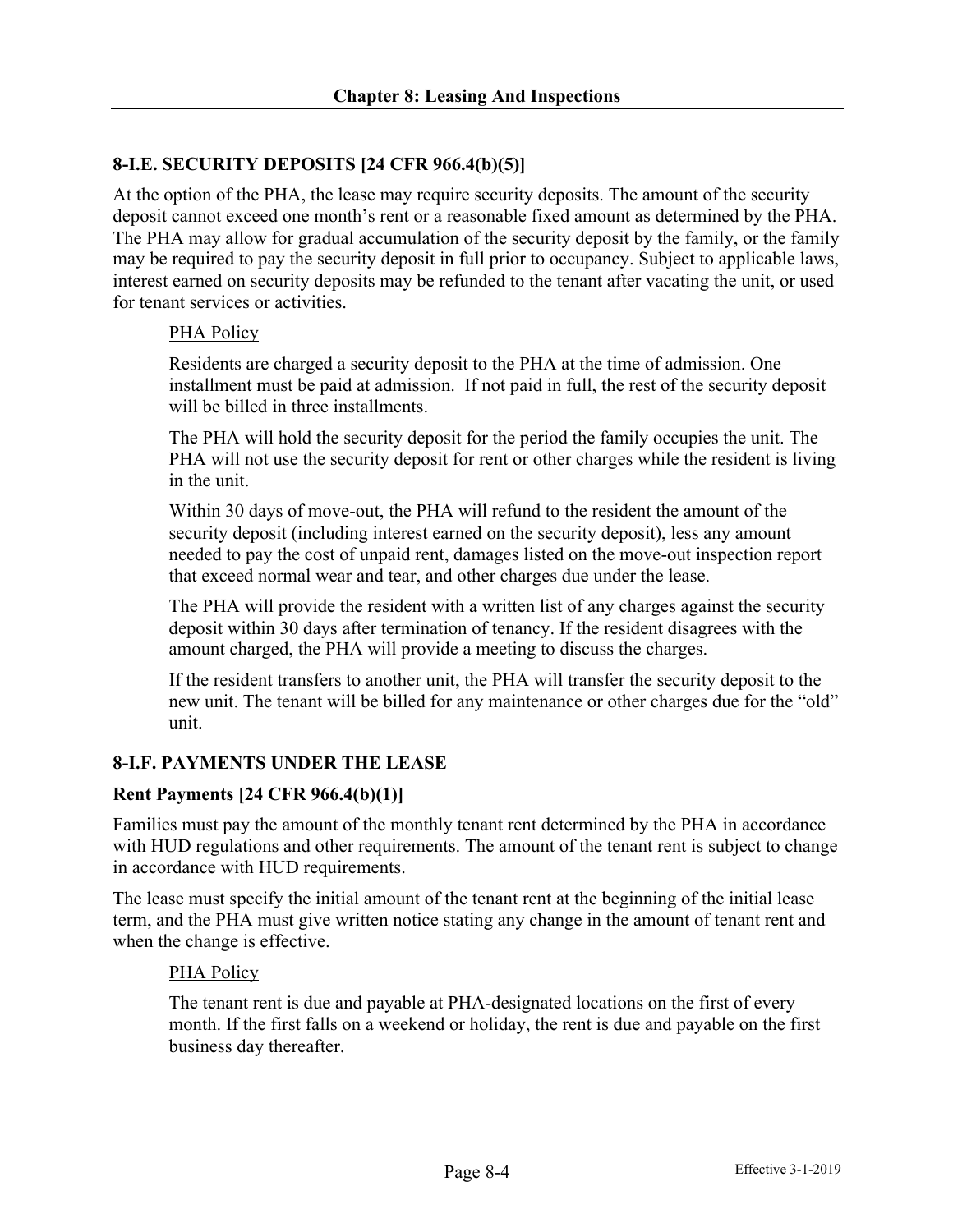## **Chapter 8: Leasing And Inspections**

If a family's tenant rent changes, the PHA will notify the family of the new amount and the effective date by sending a "Notice of Rent Adjustment" which will become an attachment to the lease.

## **Late Fees and Nonpayment [24 CFR 966.4(b)(3)]**

At the option of the PHA, the lease may provide for payment of penalties when the family is late in paying tenant rent [24 CFR 966.4(b)(3)].

The lease must provide that late payment fees are not due and collectible until two weeks after the PHA gives written notice of the charges. The written notice is considered an adverse action, and must meet the requirements governing a notice of adverse action [24 CFR 966.4(b)(4)].

The notice of proposed adverse action must identify the specific grounds for the action and inform the family of their right for a hearing under the PHA grievance procedures. The PHA must not take the proposed action until the time for the tenant to request a grievance hearing has expired, or (if a hearing was requested within the required timeframe,) the grievance process has been completed [24 CFR 966.4(e)(8)].

## PHA Policy

If the family fails to pay their rent by the seventh day of the month, and the PHA has not agreed to accept payment at a later date, a 14 day Notice to Vacate will be issued to the resident for failure to pay rent, demanding payment in full or the surrender of the premises.

In addition, if the resident fails to make payment by the end of office hours on the seventh day of the month, a late fee will be charged in accordance with the Schedule of Maintenance and Other Charges (Chapter 19 of ACOP). Notices of late fees will be in accordance with requirements regarding notices of adverse action. Charges are due and payable 14 calendar days after billing. If the family requests a grievance hearing within the required timeframe, the PHA may not take action for nonpayment of the fee until the conclusion of the grievance process. If the resident can document financial hardship, the late fee may be waived on a case-by-case basis.

When a check is returned for insufficient funds or is written on a closed account, the rent will be considered unpaid and a returned check fee in accordance with the Schedule of Maintenance and Other Charges (Chapter 19 of ACOP) will be charged to the family. The fee will be due and payable 14 days after billing.

#### **Maintenance and Damage Charges**

If the PHA charges the tenant for maintenance and repair beyond normal wear and tear, the lease must state the basis for the determination of such charges [24 CFR 966.4(b)(2)].

Schedules of special charges for services and repairs which are required to be incorporated in the lease by reference must be publicly posted in a conspicuous manner in the development office and must be furnished to applicants and tenants on request [24 CFR 966.5].

The lease must provide that charges for maintenance and repair beyond normal wear and tear are not due and collectible until two weeks after the PHA gives written notice of the charges. The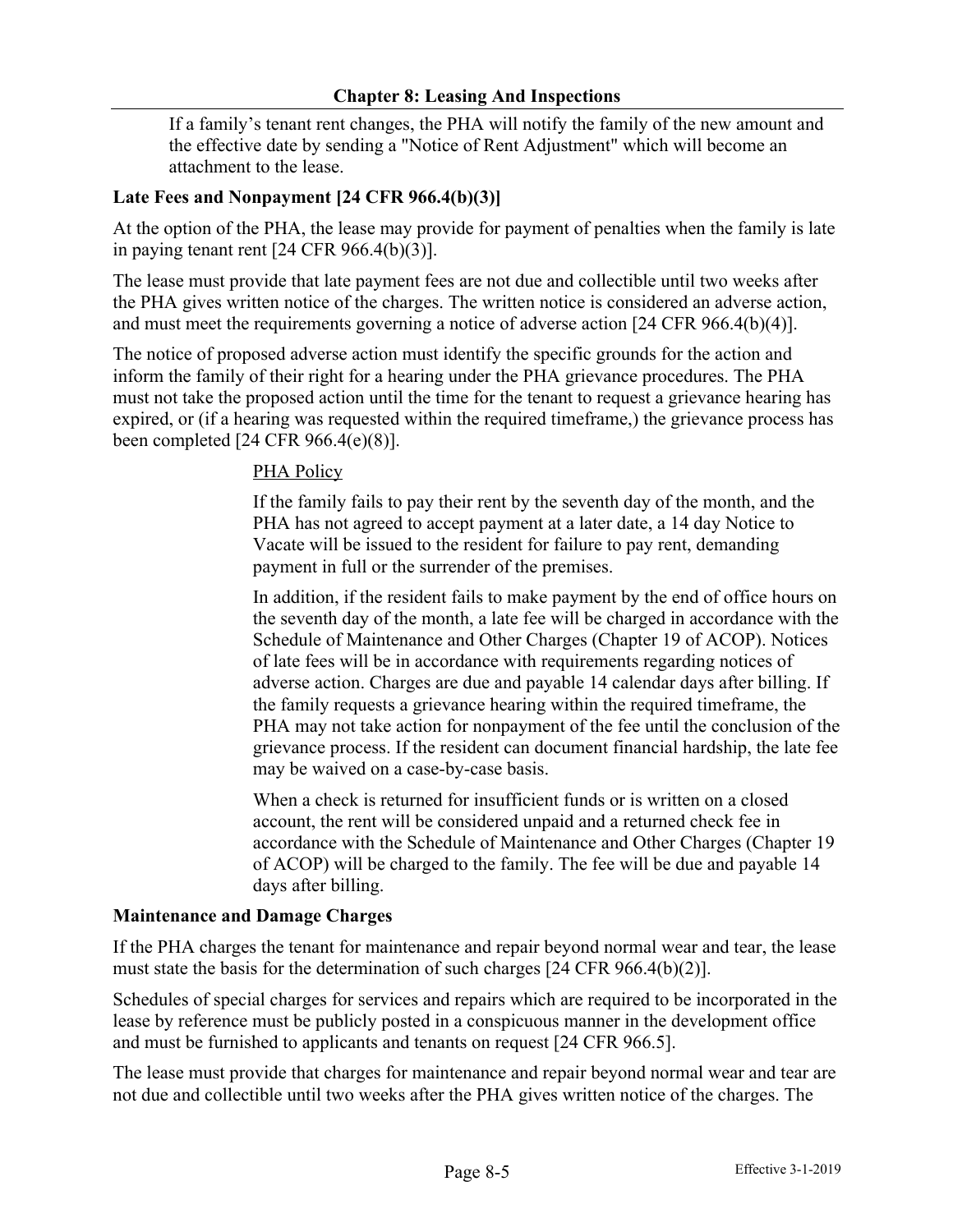written notice is considered an adverse action, and must meet the requirements governing a notice of adverse action [24 CFR 966.4(b)(4)].

The notice of proposed adverse action must identify the specific grounds for the action and inform the family of their right for a hearing under the PHA grievance procedures. The PHA must not take the proposed action until the time for the tenant to request a grievance hearing has expired, or (if a hearing was requested within the required timeframe,) the grievance process has been completed [24 CFR 966.4(e)(8)].

# **PHA Policy**

When applicable, families will be charged for maintenance and/or damages according to the PHA's current schedule. Work that is not covered in the schedule will be charged based on the actual cost of labor and materials to make needed repairs (including overtime, if applicable).

Notices of maintenance and damage charges will be mailed upon occurrence and will be in accordance with requirements regarding notices of adverse actions. Charges are due and payable 14 calendar days after billing. If the family requests a grievance hearing within the required timeframe, the PHA may not take action for nonpayment of the charges until the conclusion of the grievance process.

# **8-I.G. POSTING OF PAYMENT CHARGES**

#### PHA Policy

Payments received by the PHA will be applied to the family's account in the following order:

- 1. Security/pet deposit
- 2. Maintenance and damage charges (including utility chargebacks)
- 3. Other charges including late fees and legal processing fees
- 4. Amounts due under a Repayment Agreement
- 5. Rent

The oldest obligation within any of the above classifications will be the first retired.

It is the responsibility of the tenant to ensure that tall mandatory obligations are paid in full and on time.

Late fees apply only to unpaid rent balances.

# **PART II: INSPECTIONS**

# **8-II.A. OVERVIEW**

HUD regulations require the PHA to inspect each dwelling unit prior to move-in, at move-out, and annually during occupancy. In addition, the PHA may require additional inspections, in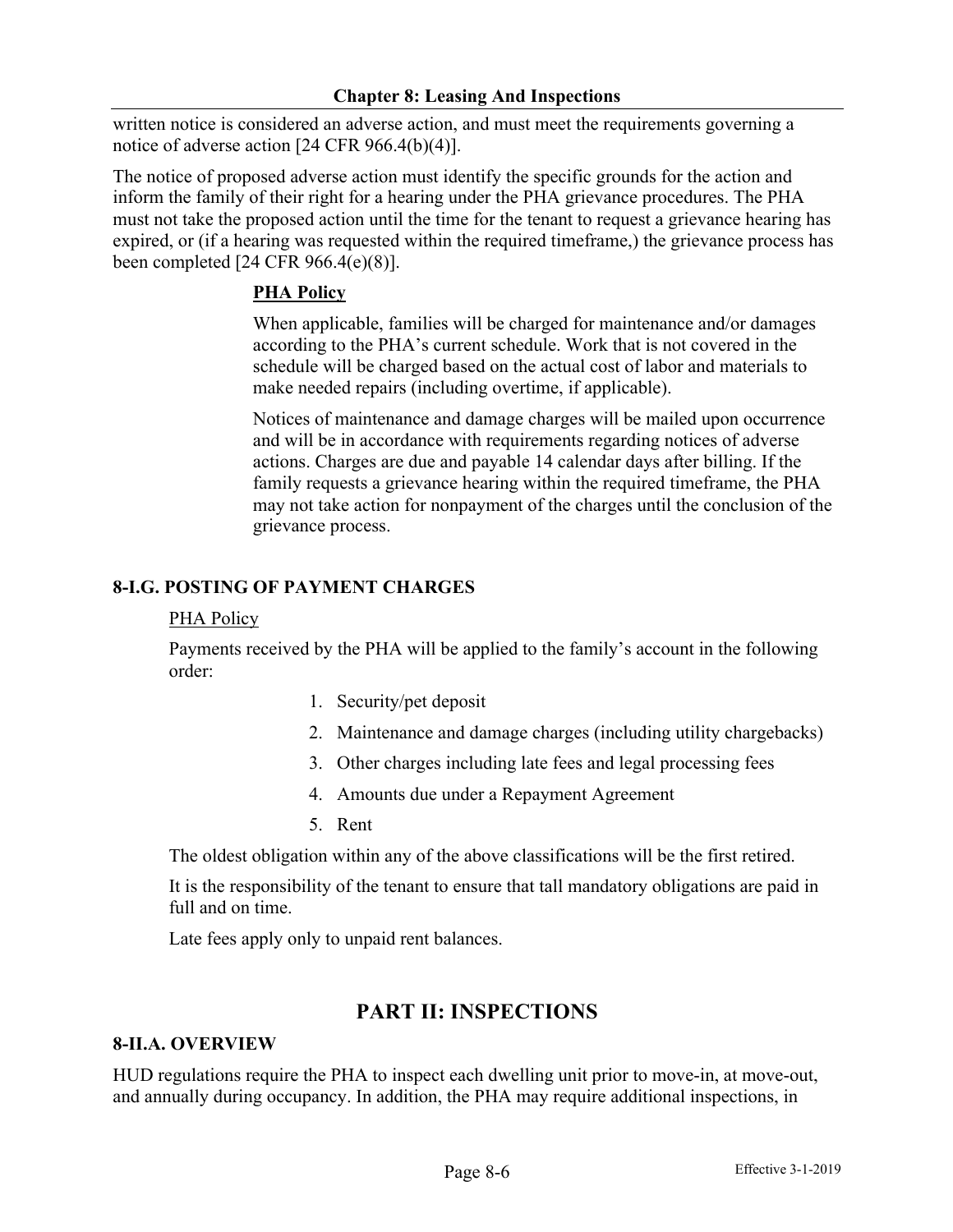accordance with PHA Policy. This part contains the PHA's policies governing inspections, notification of unit entry, and inspection results.

## **8-II.B. TYPES OF INSPECTIONS**

## **Move-In Inspections [24 CFR 966.4(i)]**

The lease must require the PHA and the family to inspect the dwelling unit prior to occupancy in order to determine the condition of the unit and equipment in the unit. A copy of the initial inspection, signed by the PHA and the tenant, must be provided to the tenant and retained in the resident file.

#### PHA Policy

Any adult family member may attend the initial inspection and sign the inspection form for the head of household.

#### **Move-Out Inspections [24 CFR 966.4(i)]**

The PHA must inspect the unit at the time the resident vacates the unit and must allow the resident to participate in the inspection if he or she wishes, unless the tenant vacates without notice to the PHA. The PHA must provide to the tenant a statement of any charges to be made for maintenance and damage beyond normal wear and tear.

The difference between the condition of the unit at move-in and move-out establishes the basis for any charges against the security deposit so long as the work needed exceeds that for normal wear and tear.

#### PHA Policy

When applicable, the PHA will provide the tenant with a statement of charges to be made for maintenance and damage beyond normal wear and tear, within 10 business days of conducting the move-out inspection.

#### **Annual Inspections [24 CFR 5.705]**

Section 6(f)(3) of the United States Housing Act of 1937 requires that PHAs inspect each public housing project annually to ensure that the project's units are maintained in decent, safe, and sanitary condition. The PHA shall continue using the Uniform Physical Condition Standards (UPCS) in 24 CFR 5, Subpart G, Physical Condition Standards and Inspection Requirements, to conduct annual project inspections. These standards address the inspection of the site area, building systems and components, and dwelling units.

> The PHA will inspect all occupied units annually using HUD's Uniform Physical Condition Standards (UPCS).

#### **Quality Control Inspections**

The purpose of quality control inspections is to assure that all defects were identified in the original inspection, and that repairs were completed at an acceptable level of craftsmanship and within an acceptable time frame

#### PHA Policy

Supervisory quality control inspections will be conducted in accordance with the PHA's maintenance plan.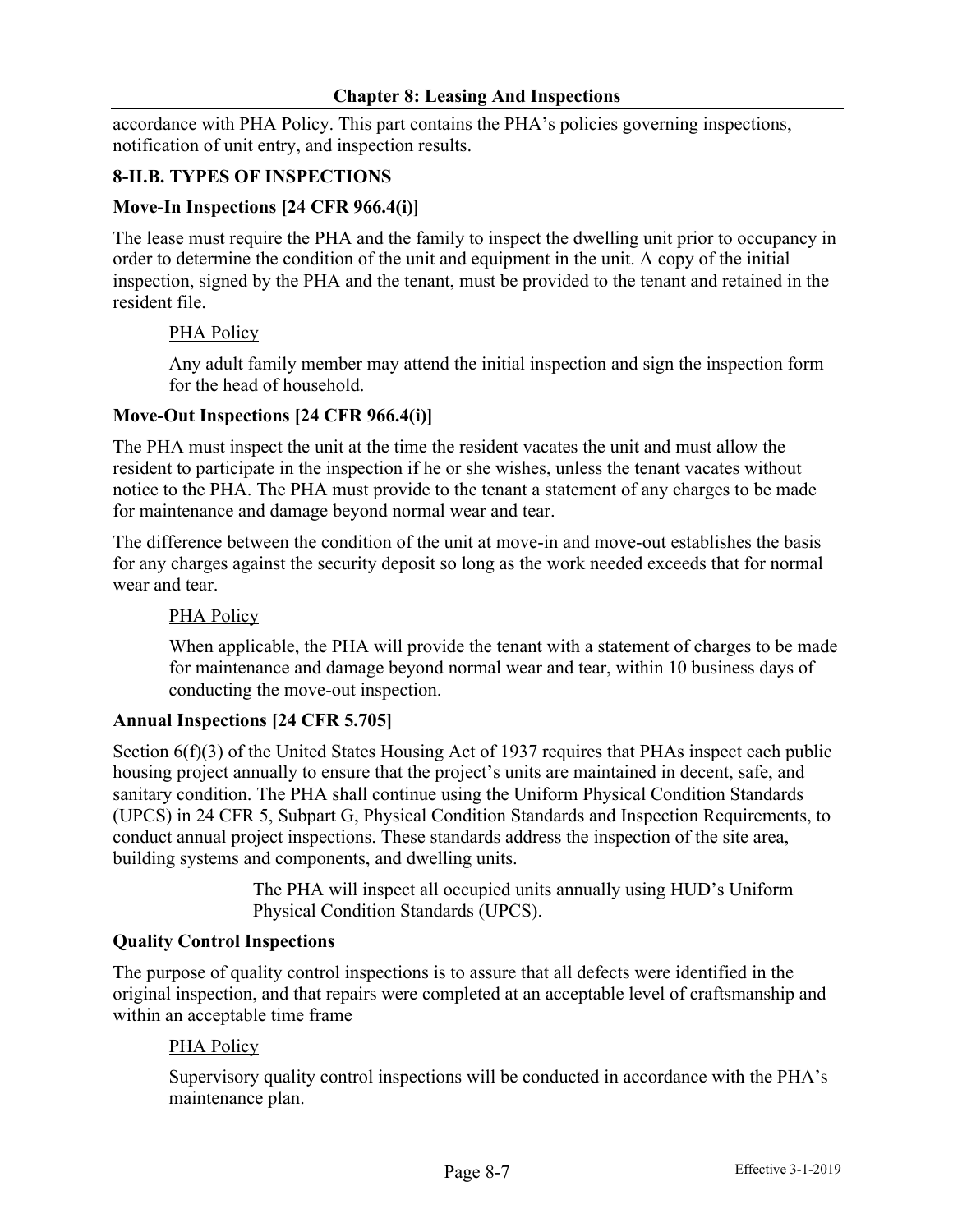## **Special Inspections**

PHA staff may conduct a special inspection for any of the following reasons:

Housekeeping

Unit condition

Suspected lease violation

Preventive maintenance

Routine maintenance

There is reasonable cause to believe an emergency exists

Bed Bugs and/or rodents which can lead to infestation

#### **Other Inspections**

Building exteriors, grounds, common areas and systems will be inspected according to the PHA's maintenance plan.

## **8-II.C. NOTICE AND SCHEDULING OF INSPECTIONS [24 CFR 966.4(j)]**

#### **Notice of Entry**

#### *Non-emergency Entries [24 CFR 966.4(j)(1)]*

The PHA may enter the unit, with reasonable advance notification to perform routine inspections and maintenance, make improvements and repairs, or to show the unit for re-leasing. A written statement specifying the purpose of the PHA entry delivered to the dwelling unit at least two days before such entry is considered reasonable advance notification.

#### PHA Policy

The PHA will notify the resident in writing at least 48 hours prior to any non-emergency inspection.

For regular annual inspections, the family will receive at least 2 weeks written notice of the inspection to allow the family to prepare the unit for the inspection.

Entry for repairs requested by the family will not require prior notice. Resident-requested repairs presume permission for the PHA to enter the unit.

#### *Emergency Entries [24 CFR 966.4(j)(2)]*

The PHA may enter the dwelling unit at any time without advance notice when there is reasonable cause to believe that an emergency exists. If no adult household member is present at the time of an emergency entry, the PHA must leave a written statement showing the date, time and purpose of the entry prior to leaving the dwelling unit.

#### **Scheduling of Inspections**

#### PHA Policy

Inspections will be conducted during business hours. If a family needs to reschedule an inspection, they must notify the PHA at least 24 hours prior to the scheduled inspection. The PHA will reschedule the inspection no more than once unless the resident has a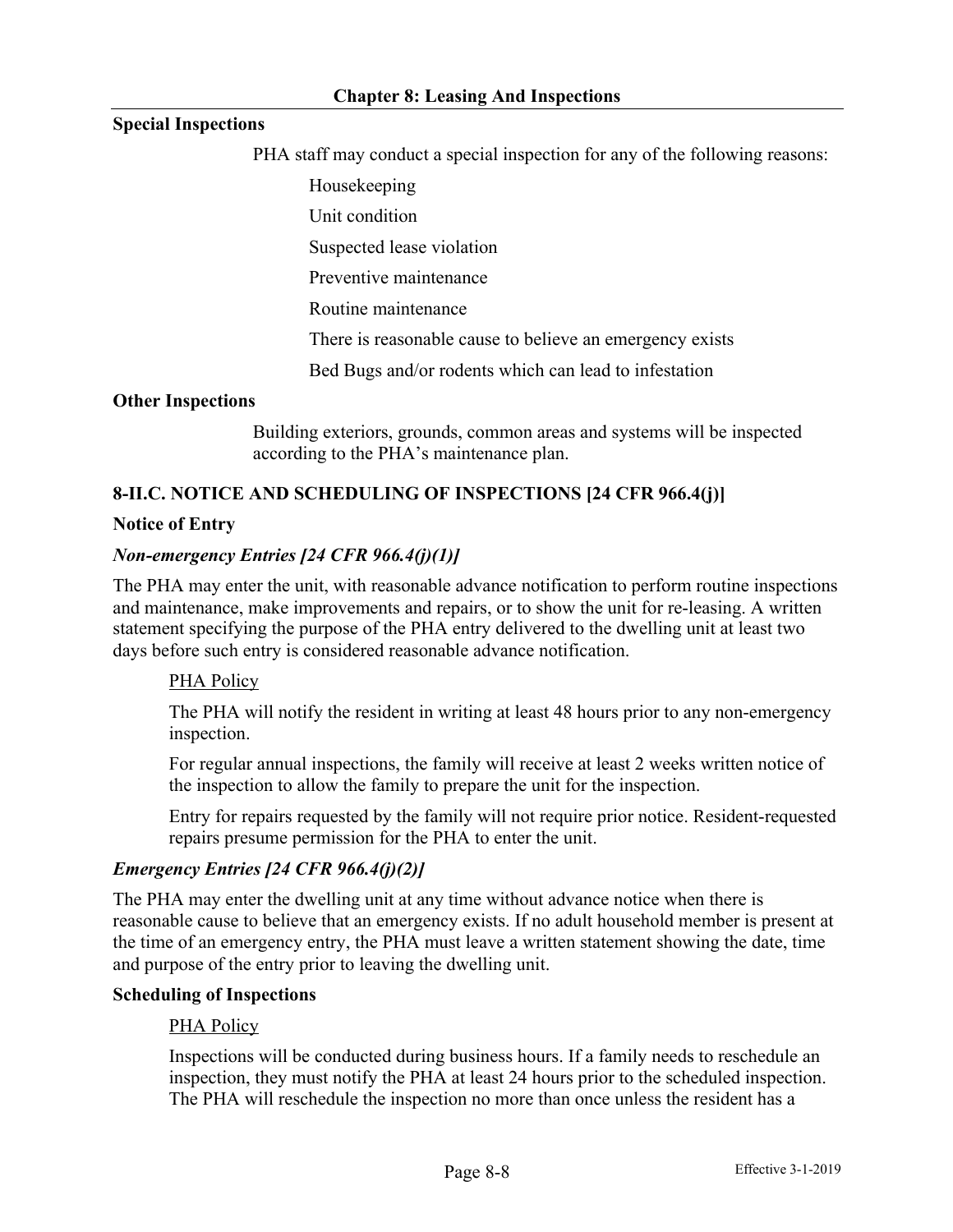#### **Chapter 8: Leasing And Inspections**

verifiable good cause to delay the inspection. The PHA may request verification of such cause.

#### **Attendance at Inspections**

Residents are required to be present for move-in inspections [24 CFR 966.4(i)]. There is no such requirement for other types of inspections.

## PHA Policy

Except at move-in inspections, the resident is not required to be present for the inspection. The resident may attend the inspection if he or she wishes.

If no one is at home, the inspector will enter the unit, conduct the inspection and leave a copy of the inspection report in the unit.

## **8-II.D. INSPECTION RESULTS**

The PHA is obligated to maintain dwelling units and the project in decent, safe and sanitary condition and to make necessary repairs to dwelling units [24 CFR 966.4(e)].

## **Emergency Repairs [24 CFR 966.4(h)]**

If the unit is damaged to the extent that conditions are created which are hazardous to the life, health, or safety of the occupants, the tenant must immediately notify the PHA of the damage, and the PHA must make repairs within a reasonable time frame.

If the damage was caused by a household member or guest, the PHA must charge the family for the reasonable cost of repairs. The PHA may also take lease enforcement action against the family.

If the PHA cannot make repairs quickly, the PHA must offer the family standard alternative accommodations. If the PHA can neither repair the defect within a reasonable time frame nor offer alternative housing, rent shall be abated in proportion to the seriousness of the damage and loss in value as a dwelling. Rent shall not be abated if the damage was caused by a household member or guest, or if the resident rejects the alternative accommodations.

#### PHA Policy

Any condition that jeopardizes the security of the unit

Major plumbing leaks or flooding, waterlogged ceiling or floor in imminent danger of falling

Natural or LP gas or fuel oil leaks

Any electrical problem or condition that could result in shock or fire

Absence of a working heating system when outside temperature is below 60 degrees Fahrenheit

Utilities not in service, including no running hot water

Conditions that present the imminent possibility of injury

Obstacles that prevent safe entrance or exit from the unit

Absence of a functioning toilet in the unit